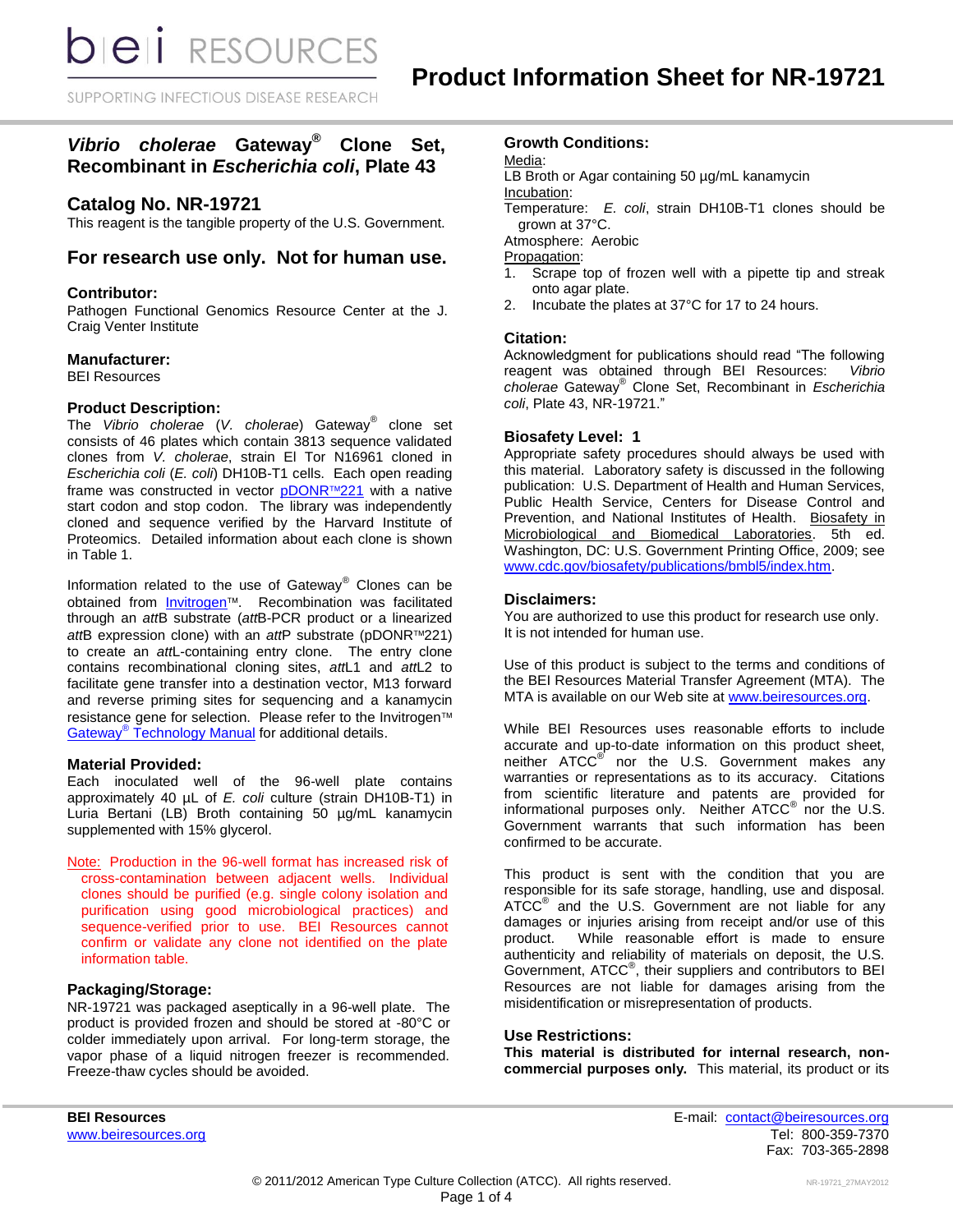**bieli** RESOURCES

SUPPORTING INFECTIOUS DISEASE RESEARCH

derivatives may not be distributed to third parties. Except as performed under a U.S. Government contract, individuals contemplating commercial use of the material, its products or its derivatives must contact the contributor to determine if a license is required. U.S. Government contractors may need a license before first commercial sale.

#### **References:**

1. Heidelberg, J. F., et al. "DNA Sequence of Both Chromosomes of the Cholera Pathogen *Vibrio cholerae*." Nature 406 (2000): 477-483. PubMed: 10952301.

ATCC $^{\circ}$  is a trademark of the American Type Culture Collection.



| Table 1: Vibrio cholerae Gateway <sup>®</sup> Clones, Plate 43 |
|----------------------------------------------------------------|
|----------------------------------------------------------------|

| <b>Clone</b><br>ID | Well<br><b>Position</b> | <b>ORF</b><br>Length | <b>Locus ID</b> | <b>Symbol</b> | <b>Product</b>                                             | <b>Accession</b><br><b>Number</b> |
|--------------------|-------------------------|----------------------|-----------------|---------------|------------------------------------------------------------|-----------------------------------|
|                    |                         |                      |                 |               | s-adenosylmethionine:2-demethylmenaquinone                 |                                   |
| 234636             | A02                     | 171                  | VC2672          | menG-2        | methyltransferase                                          | NP_232300.1                       |
| 234655             | A03                     | 205                  | VC2666          |               | conserved hypothetical protein                             | NP_232294.1                       |
| 234674             | A04                     | 56                   | <b>VC2652</b>   |               | conserved hypothetical protein                             | NP_232280.1                       |
| 234698             | A05                     | N/A                  | <b>VCA0492</b>  |               | hypothetical protein, interruption                         | N/A                               |
| 234250             | A06                     | N/A                  | <b>VCA0626</b>  |               | hypothetical protein                                       | N/A                               |
| 234270             | A07                     | $\overline{36}$      | <b>VC2313</b>   |               | hypothetical protein                                       | NP 231944.1                       |
| 234286             | A08                     | N/A                  | <b>VCA0162</b>  |               | hypothetical protein                                       | N/A                               |
| 234306             | A09                     | N/A                  | <b>VCA0669</b>  |               | sugar transporter family protein                           | N/A                               |
| 234334             | A10                     | 470                  | <b>VC1767</b>   |               | conserved hypothetical protein                             | NP 231402.1                       |
| 236345             | A11                     | 204                  | <b>VC1302</b>   |               | MutT-nudix family protein                                  | NP_230947.1                       |
| 236365             | $\overline{A12}$        | $\overline{224}$     | <b>VC1741</b>   |               | transcriptional regulator, TetR family                     | NP_231377.1                       |
| 234618             | <b>B01</b>              | $\overline{31}$      | <b>VC0387</b>   |               | hypothetical protein                                       | NP_230041.1                       |
| 234638             | B02                     | $\overline{41}$      | VC0053          |               | hypothetical protein                                       | NP_229712.1                       |
| 234657             | <b>B03</b>              | N/A                  | <b>VCA0427</b>  |               | hypothetical protein                                       | N/A                               |
| 234678             | <b>B04</b>              | $\overline{56}$      | <b>VC0382</b>   |               | hypothetical protein                                       | NP_230036.1                       |
| 234699             | <b>B05</b>              | 253                  | <b>VC0386</b>   | cysH          | phosphoadenosine phosphosulfate reductase                  | NP_230040.1                       |
| 234251             | <b>B06</b>              | 319                  | <b>VC0228</b>   |               | hypothetical protein                                       | NP_229885.1                       |
| 234271             | <b>B07</b>              | 346                  | <b>VC2226</b>   | purM          | phosphoribosylformylglycinamidine cyclo-ligase             | NP_231857.1                       |
| 234290             | <b>B08</b>              | 72                   | <b>VC1737</b>   | infA          | initiation factor IF-1                                     | NP_231373.1                       |
| 234307             | <b>B09</b>              | 130                  | VC2659          | frdD          | fumarate reductase, 13 kDa hydrophobic protein             | NP_232287.1                       |
| 234336             | <b>B10</b>              | 195                  | <b>VC2720</b>   |               | conserved hypothetical protein                             | NP_232347.1                       |
| 236349             | <b>B11</b>              | N/A                  | <b>VCA1059</b>  |               | conserved hypothetical protein                             | N/A                               |
| 236366             | <b>B12</b>              | 553                  | <b>VC1516</b>   |               | iron-sulfur cluster-binding protein                        | NP_231156.1                       |
| 234619             | CO1                     | N/A                  | <b>VCA0453</b>  |               | hypothetical protein                                       | N/A                               |
| 234640             | CO <sub>2</sub>         | N/A                  | <b>VC1470</b>   | $tlcR-1$      | tlcR protein                                               | N/A                               |
| 234662             | C <sub>03</sub>         | N/A                  | <b>VCA0467</b>  |               | hypothetical protein                                       | N/A                               |
| 234682             | $\overline{CO4}$        | N/A                  | <b>VCA0973</b>  |               | hypothetical protein                                       | N/A                               |
| 234701             | CO <sub>5</sub>         | $\overline{87}$      | <b>VC2640</b>   |               | hypothetical protein                                       | NP 232268.1                       |
| 234253             | $\overline{CO6}$        | $\overline{36}$      | VC0915          |               | hypothetical protein                                       | NP_230562.1                       |
| 234274             | CO <sub>7</sub>         | N/A                  | <b>VCA0660</b>  |               | hypothetical protein                                       | N/A                               |
| 234291             | $\overline{CO8}$        | 379                  | <b>VC2247</b>   | lpxB          | lipid-A-disaccharide synthase                              | NP_231878.1                       |
| 234312             | $\overline{CO9}$        | N/A                  | <b>VCA0838</b>  |               | conserved hypothetical protein                             | N/A                               |
| 236331             | C10                     | N/A                  | <b>VCA0666</b>  | sdaA-2        | L-serine dehydratase 1                                     | N/A                               |
| 236350             | C <sub>11</sub>         | 484                  | VC1046          | hadHB         | fatty oxidation complex, beta subunit                      | NP_230691.1                       |
| 236369             | C <sub>12</sub>         | N/A                  | <b>VCA0135</b>  |               | cyclic nucleotide binding protein, putative                | N/A                               |
| 234622             | D <sub>01</sub>         | N/A                  | <b>VCA0500</b>  |               | hypothetical protein                                       | N/A                               |
| 234644             | D <sub>02</sub>         | 184                  | <b>VC0058</b>   |               | carbonic anhydrase, family 3                               | NP_229717.1                       |
| 234663             | D <sub>03</sub>         | 219                  | <b>VC1431</b>   |               | hypothetical protein                                       | NP_231074.1                       |
| 234684             | $\overline{D04}$        | 242                  | VC0333          |               | transcriptional reguator, TetR family                      | NP_229987.1                       |
| 234704             | D <sub>05</sub>         | 256                  | <b>VC1426</b>   | potC          | spermidine-putrescine ABC transporter, permease<br>protein | NP_231069.1                       |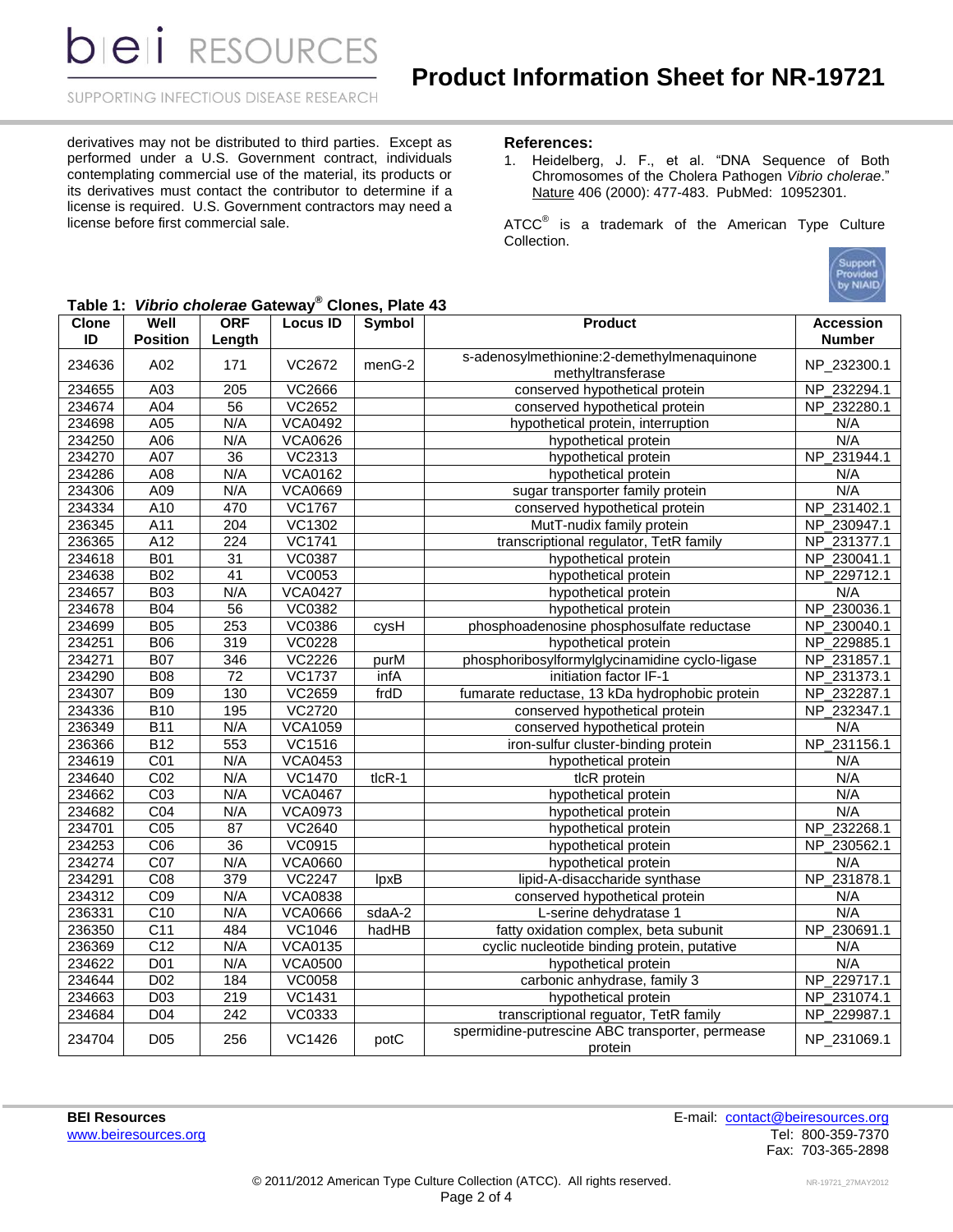**bieli** RESOURCES

# **Product Information Sheet for NR-19721**

SUPPORTING INFECTIOUS DISEASE RESEARCH

| <b>Clone</b><br>ID | Well<br><b>Position</b>     | <b>ORF</b><br>Length | <b>Locus ID</b> | Symbol   | Product                                                                | <b>Accession</b><br><b>Number</b> |
|--------------------|-----------------------------|----------------------|-----------------|----------|------------------------------------------------------------------------|-----------------------------------|
| 234255             | D06                         | 320                  | VC0319          | birA     | birA bifunctional protein                                              | NP_229973.1                       |
| 234276             | $\overline{D07}$            | N/A                  | <b>VCA0925</b>  | pyrC     | dihydroorotase                                                         | N/A                               |
| 234294             | D <sub>08</sub>             | 98                   | <b>VC0797</b>   | citD     | citrate lyase, gamma subunit                                           | NP_230446.1                       |
| 234313             | D <sub>09</sub>             | 445                  | VC2456          |          | hypothetical protein                                                   | NP_232085.1                       |
| 236332             | D <sub>10</sub>             | N/A                  | <b>VCA0573</b>  |          | DamX-related protein                                                   | N/A                               |
| 236355             | D11                         | N/A                  | <b>VCA0596</b>  |          | transporter, authentic frameshift                                      | N/A                               |
| 236375             | $\overline{D12}$            | N/A                  | <b>VCA0644</b>  |          | NADH oxidase, putative                                                 | N/A                               |
| 234624             | E01                         | 158                  | <b>VC1438</b>   |          | hypothetical protein                                                   | NP_231081.1                       |
| 234648             | E02                         | 188                  | <b>VC2660</b>   | efp      | elongation factor P                                                    | NP 232288.1                       |
| 234666             | E03                         | 54                   | VC1440          | ccoQ     | cytochrome c oxidase, subunit CcoQ                                     | NP_231083.1                       |
| 234686             | E04                         | N/A                  | <b>VCA0494</b>  |          | hypothetical protein, interruption                                     | N/A                               |
| 234705             | E05                         | 89                   | <b>VC0383</b>   |          | hypothetical protein                                                   | NP_230037.1                       |
| 234259             | E06                         | 316                  | <b>VC0685</b>   | lytB     | lytB protein                                                           | NP_230334.2                       |
| 234277             | E07                         | 63                   | <b>VC0205</b>   |          | hypothetical protein                                                   | NP_229862.1                       |
| 234295             | E08                         | N/A                  | <b>VCA0183</b>  | hmpA     | ferrisiderophore reductase                                             | N/A                               |
| 234316             | E09                         | 162                  | VC0220          |          | hypothetical protein                                                   | NP_229877.1                       |
| 236334             | E10                         | N/A                  | <b>VCA1067</b>  |          | aldehyde dehydrogenase                                                 | N/A                               |
| 236357             | E11                         | 218                  | <b>VC1515</b>   |          | chaperone, formate dehydrogenase-specific, putative                    | NP_231155.1                       |
| 236377             | E12                         | N/A                  | <b>VCA0600</b>  |          | repressor protein PhnR, putative                                       | N/A                               |
| 234628             | F01                         | 161                  | VC0052          | purE     | phosphoribosylaminoimidazole carboxylase, catalytic                    | NP_229711.1                       |
|                    |                             |                      |                 |          | subunit                                                                |                                   |
| 234650             | F <sub>02</sub>             | N/A                  | <b>VCA0471</b>  |          | hypothetical protein                                                   | N/A                               |
| 234668             | F03                         | 224                  | <b>VC1435</b>   |          | conserved hypothetical protein                                         | NP_231078.1                       |
| 234690             | F04                         | 74                   | <b>VC1452</b>   | rstC     | RstC protein                                                           | NP_231095.1                       |
| 234708             | F05                         | 256                  | VC0065          | thiG     | thiG protein                                                           | NP_229724.1                       |
| 234261             | F06                         | N/A                  | <b>VCA0143</b>  |          | hypothetical protein                                                   | N/A                               |
| 234280             | F07                         | 351                  | VC2250          | IpxD     | UDP-3-O-3-hydroxymyristoyl glucosamine N-<br>acyltransferase           | NP_231881.1                       |
| 234300             | F08                         | 390                  | <b>VC0437</b>   |          | GTP1-Obg family protein                                                | NP_230091.2                       |
| 234324             | F09                         | 177                  | <b>VC0585</b>   | hpt      | hypoxanthine phosphoribosyltransferase                                 | NP_230235.1                       |
| 236337             | F10                         | 196                  | VC2184          | pth      | peptidyl-tRNA hydrolase                                                | NP_231815.1                       |
| 236359             | F11                         | 512                  | VC2406          | murE     | UDP-N-acetylmuramoylalanyl-D-glutamate--2,6-<br>diaminopimelate ligase | NP_232036.1                       |
| 236379             | F12                         | 582                  | <b>VC1878</b>   | msbA     | transport ATP-binding protein MsbA                                     | NP_231512.1                       |
| 234629             | G01                         | 38                   | <b>VC1412</b>   |          | hypothetical protein                                                   | NP_231055.1                       |
| 234652             | G02                         | 200                  | VC0854          | grpE     | heat shock protein GrpE                                                | NP_230501.1                       |
| 234670             | G03                         | 55                   | VC0038          |          | hypothetical protein                                                   | NP_229697.1                       |
| 234692             | G04                         | 244                  | <b>VC1423</b>   |          | hypothetical protein                                                   | NP_231066.1                       |
| 234246             | G05                         | 32                   | VC0096          |          | hypothetical protein                                                   | NP_229755.1                       |
| 234264             | G06                         | 332                  | VC1929          | $dctP-2$ | C4-dicarboxylate-binding periplasmic protein                           | NP_231563.1                       |
| 234282             | G07                         | 66                   | VC1020          |          | hypothetical protein                                                   | NP_230665.1                       |
| 234302             | G08                         | N/A                  | <b>VCA0410</b>  |          | hypothetical protein                                                   | N/A                               |
| 234330             | G09                         | 462                  | <b>VC2295</b>   | nqrA     | NADH:ubiquinone oxidoreductase, Na translocating,<br>alpha subunit     | NP_231926.1                       |
| 236339             | G10                         | 481                  | VC2037          | yqkl     | Na+-H+ antiporter                                                      | NP_231671.1                       |
| 236361             | G11                         | 219                  | VC1038          | udk      | uridine kinase                                                         | NP_230683.1                       |
| 236381             | G12                         | 244                  | <b>VC0888</b>   |          | pseudouridine synthase Rlu family protein                              | NP_230535.1                       |
| 234633             | H <sub>01</sub>             | 41                   | VC2010          |          | hypothetical protein                                                   | NP_231644.1                       |
| 234654             | H <sub>02</sub>             | N/A                  | <b>VCA0959</b>  |          | hypothetical protein                                                   | N/A                               |
| 234672             | H03                         | N/A                  | <b>VCA0496</b>  |          | glutathione S-transferase, putative                                    | N/A                               |
| 234696             | H04                         | 252                  | VC2657          | frdB     | fumarate reductase, iron-sulfur protein                                | NP_232285.1                       |
| 234248             | H <sub>05</sub>             | 306                  | VC2042          |          | histone deacetylase-AcuC-AphA family protein                           | NP_231676.1                       |
| 234268             | H <sub>0</sub> <sup>6</sup> | 339                  | VC0521          | gcp      | O-sialoglycoprotein endopeptidase, authentic frameshift                | NP_230172.2                       |

[www.beiresources.org](http://www.beiresources.org/)

**BEI Resources**<br>
Working the E-mail: [contact@beiresources.org](mailto:contact@beiresources.org)<br>
Working the E-mail: contact@beiresources.org<br>
Tel: 800-359-7370 Fax: 703-365-2898